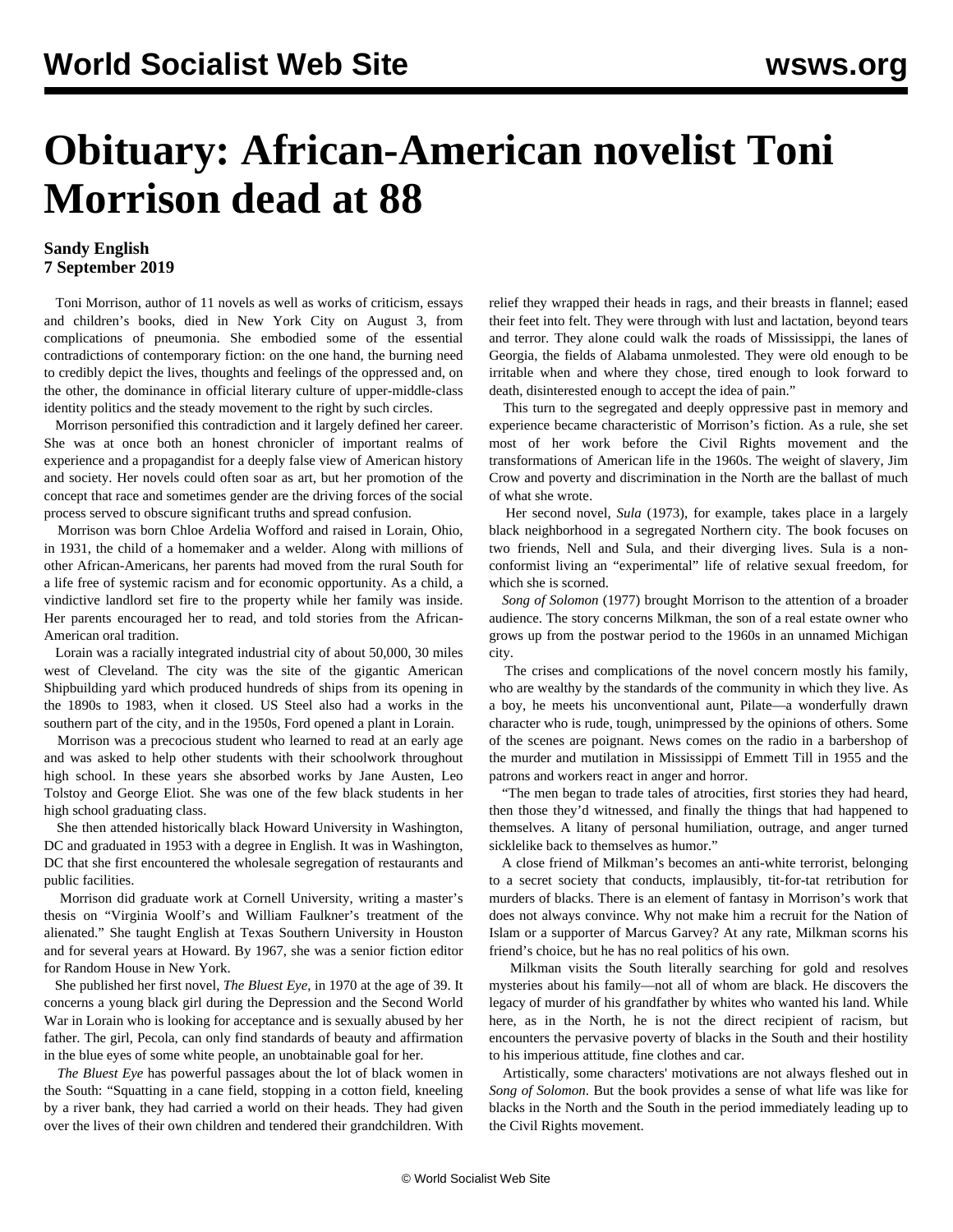a explicitly, ritionly hovers in sthe case in *Beloved*.

Morrison's most compelling work is *Beloved* (1987), that remained on the best-seller list for 25 weeks. It takes place on the outskirts of Cincinnati, Ohio in 1873 in a family headed by a woman, Sethe, who suffered horribly on a plantation called Sweet Home in Kentucky. Sethe escaped from the plantation and was hunted down under the Fugitive Slave Act. The novel is based on an actual event. Rather than return her infant child to slavery, Sethe cuts her throat, and is imprisoned rather than sent back to Sweet Home.

 Years later, her house is haunted by the baby's ghost, a phenomenon that has driven Sethe's two sons out of the house. She lives with her daughter Denver, who is unable to leave the house. Sethe and Denver are isolated from the rest of the community and only come to life when old friends return and stir up the memories of the past. Soon, the dead child manifests itself (or so the characters believe) as a young woman who comes to live with Sethe and Denver.

 This is a typically lyrical passage: "Denver's secrets were sweet. Accompanied every time by wild veronica until she discovered cologne. The first bottle was a gift, the next she stole from her mother and hid among boxwood until it froze and cracked. That was the year winter came in a hurry at suppertime and stayed eight months. One of the War years when Miss Bodwin, the whitewoman, brought Christmas cologne for her mother and herself, oranges for the boys and another good wool shawl for Baby Suggs. Talking of a war full of dead people, she looked happy—flushfaced, and although her voice was heavy as a man's, she smelled like a roomful of flowers—excitement that Denver could have all for herself in the boxwood. Back beyond 124 was a narrow field that stopped itself at a wood. On the yonder side of these woods, a stream. In these woods, between the field and the stream, hidden by post oaks, five boxwood bushes, planted in a ring, had started stretching toward each other four feet off the ground to form a round, empty room seven feet high, its walls fifty inches of murmuring leaves."

 *Beloved* is a novel of blood, hunger, disease, suffering and oppression, but there is a triumph of love among Sethe and her friends and family, who represented the most oppressed layers of American society. The novel is often insightful into the nature of intimate feeling. Toward the very end of the book, one character remembers what a fellow slave said about a woman he loved:

 "She is a friend of my mind. She gather me, man. The pieces I am, she gather them and give them back to me in all the right order. It's good, you know, when you got a woman who is a friend of your mind."

 The novel (and this is often the case in Morrison's work) mixes the speech of the African-American poor with the poetic insight of the narrator's: "Circling, circling, now she was gnawing on something else instead of getting to the point."

 *Beloved* is a serious book about a serious subject. Again, to her credit, Morrison is dealing with the most oppressed of the oppressed in American society. That social fact provides the author with a good deal of her impetus. How many novels have treated former slaves, their thoughts and feelings? Many changes had to take place in society before this was possible.

 So, *Beloved* is a genuine advance from one point of view. One is even prepared to forgive the over-abundant "magical realism." The critic James Wood suggested that Morrison was too often "so besotted with making poetry, with the lyrical dyeing of every moment, that she cannot grant characters their own words. She is in love with words, and it is too bad if these words coincide somewhat awkwardly with the words of her characters." This may be true, but the story in *Beloved* is sufficiently horrifying and fascinating to outweigh this problem for the most part.

 But there are issues. First, it is not honest or at least *complete* to deal with African-American life in 1873 and treat the Civil War as a virtual non-event. And this is related to the second problem, the tendency to treat suffering from a largely racial and exclusivist angle. This is not stated

 One has the feeling at times that Morrison's poetical myth-making, as appealing as it can be, also has the function of covering over an important fact: as opposed to left-wing black authors of a previous generation, she is separating African-American hardship and misery from the general conditions of the oppressed. Her concentration is on what makes black suffering in America *unique*, whereas a figure such as Richard Wright (*Native Son*), writing under the influence of the October Revolution, could explain about his discovery of left-wing politics in the early 1930s: "My attention was caught by the similarity of the experiences of workers in other lands, by the possibility of uniting scattered but kindred peoples into a whole."

 This was an objective problem. Morrison came along during a period of ideological stagnation, the waning influence of socialism in the intelligentsia and, specifically, the collapse of the Civil Rights movement and the decline in mass struggle. Her rise as a novelist coincides with the first period of racial quotas under various state and federal affirmative action policies. As a public figure, Morrison came to express the aspirations of the black upper middle class.

 In a 1972 book review of a biography of Communist Party leader Angela Davis, she refers to the author as a "simpatico white girl who felt she was privy to the secret of how black revolutionaries got that way." Leaving aside the fact that Davis, an inveterate Stalinist, was no "revolutionary," getting to know how anyone "got that way" is complex. Some "inside knowledge," so to speak, may help. After all, Tolstoy didn't write about the Chinese. African-Americans may have particular insights, but blacks and whites ought to be able to write about each other with intelligence and sensitivity.

 This exclusivism combined with an outlook that also advocated privileges for upper-middle-class women. In a 1979 speech to the graduating class of the elite Barnard College in New York, she preached a kind of noblesse oblige to those women, who will "take your place in the world and decide who shall flourish and who shall whither."

 In 1988, after Morrison did not receive the National Book Award for *Beloved,* 48 black writers and intellectuals signed a statement in the *New York Times* that reprimanded the publishing industry for overlooking her. That year, she was awarded the Pulitzer Prize for the work. Her place in the literary establishment was ensured when she was awarded the Nobel Prize for Literature in 1993.

 Morrison carried identity politics into her understanding of literature. For her, American literature not only had a racial component but was defined by it. "For the most part," she says in a 1991 essay, "literature in the United States has taken as its concern the architecture of a new white man." She argued here and elsewhere that the presence of the African American was ubiquitous in American novels, poetry and drama, whether blacks appeared as characters or not.

 It is difficult to say what impact this outlook had on her fiction. Certainly, as we have suggested, it had some. The black people she writes about are almost hermetically sealed from the larger historical processes. *Song of Solomon* gives no indication of a developing Civil Rights movement. In the novel, one character in the South speaks of the "hopelessness of doing anything" and no matter how many people felt this way in the 1950s, an author writing in 1977 surely knew great storms were brewing.

 *Beloved* takes place in 1873, but harks back to the horrors of plantation life. While that may be the most necessary emotion for Sethe and the others, the struggles by blacks (and whites) during the entire Reconstruction period do not make an impact on the consciousness of any of the characters in the novel.

 Toward the end of her life, Morrison's views became the mainstream. Race and gender have become the name of the game in the arts as well as all aspects of official politics and culture. She enlarged her public profile